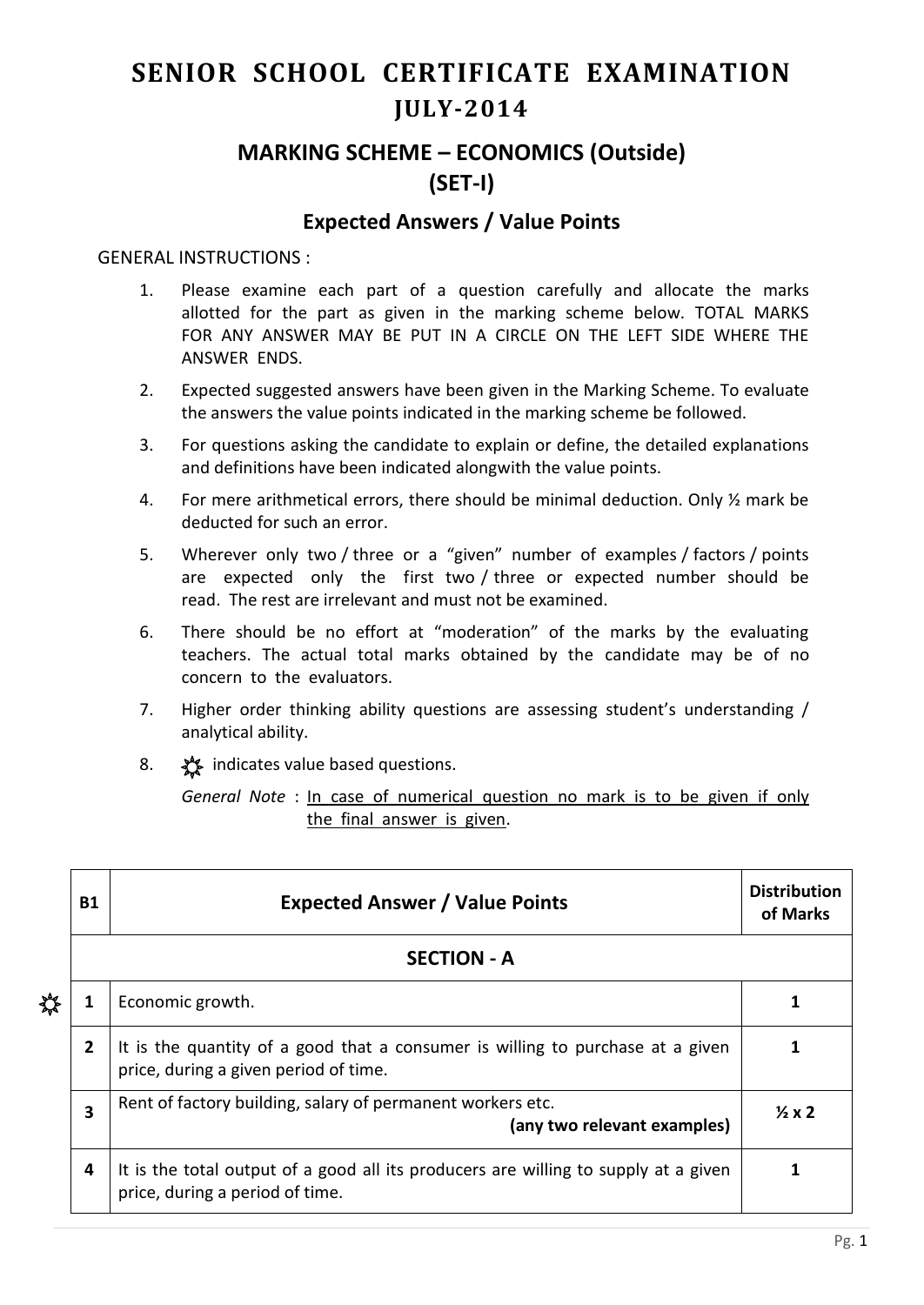| 5              | When the supply of a good does not change despite of a change in its price.                                                                                                                                                                     |                                        |                                          |                                      |  | 1                 |  |
|----------------|-------------------------------------------------------------------------------------------------------------------------------------------------------------------------------------------------------------------------------------------------|----------------------------------------|------------------------------------------|--------------------------------------|--|-------------------|--|
| 6              | It arises due to availability of alternative techniques of production. Broadly, the<br>choice is between capital-intensive techniques and labour-intensive techniques.<br>The problem is that which one to employ.                              |                                        |                                          |                                      |  |                   |  |
| $\overline{7}$ | When price of A rises (falls) its demand will fall (rise) and the demand of<br>complementary good B will also fall (rise) because both the goods must be used<br>together                                                                       |                                        |                                          |                                      |  |                   |  |
| 8              | Output<br>1<br>$\overline{2}$<br>3<br>4<br>5                                                                                                                                                                                                    | <b>AVC</b><br>12<br>11<br>10<br>9<br>9 | <b>TVC</b><br>12<br>22<br>30<br>36<br>45 | <b>MC</b><br>12<br>10<br>8<br>6<br>9 |  | $\frac{1}{2}x6$   |  |
|                | 6<br>10<br>60<br>15<br>(No marks if only the final answer is given)                                                                                                                                                                             |                                        |                                          |                                      |  |                   |  |
| 9              | <b>Price</b><br><b>TR</b><br><b>Supply</b><br>5<br>1000<br>200<br>6<br>1200<br>200<br>$E_s = \frac{P}{Q} \times \frac{\Delta Q}{\Delta P}$                                                                                                      |                                        |                                          |                                      |  | 1<br>$\mathbf{1}$ |  |
|                | $E_{s} = \frac{5}{200} \times \frac{0}{1}$<br>$= 0$                                                                                                                                                                                             | $\frac{1}{2}$<br>$\frac{1}{2}$         |                                          |                                      |  |                   |  |
| 10             | (i) Imposition of unit tax raises cost. Price remaining unchanged, profits fall. This                                                                                                                                                           |                                        |                                          |                                      |  |                   |  |
|                | leads to 'decrease' in supply.<br>(ii) Rise in prices of inputs raises cost. Price remaining unchanged, profits fall.<br>This leads to 'decrease' in supply.                                                                                    |                                        |                                          |                                      |  |                   |  |
|                | (Any other relevant cause)                                                                                                                                                                                                                      |                                        |                                          |                                      |  |                   |  |
|                | <b>OR</b><br>(i) Use of improved technology reduces cost. Price remaining unchanged, Profits<br>rise. This leads to shift of supply curve to the right.<br>(ii) Fall in prices of inputs reduces cost. Price remaining unchanged, profits rise. |                                        |                                          |                                      |  |                   |  |
|                | This leads to shift of supply curve to the right.<br>(Any other relevant cause)                                                                                                                                                                 |                                        |                                          |                                      |  |                   |  |
| 11             | Let the two goods consumed by the consumer be X and Y. Let m be income                                                                                                                                                                          |                                        |                                          |                                      |  |                   |  |
|                | The equation of budget line is:                                                                                                                                                                                                                 |                                        |                                          |                                      |  |                   |  |
|                | $Px.X + Py.Y = m$                                                                                                                                                                                                                               |                                        |                                          |                                      |  |                   |  |
|                | Which shows that the whole collection of the combinations of the two goods on<br>the budget line costs the consumer exactly his income.                                                                                                         |                                        |                                          |                                      |  |                   |  |
|                | The equation of budget constraint is :                                                                                                                                                                                                          |                                        |                                          |                                      |  |                   |  |
|                | $P_X$ X + $P_Y$ Y $\leq$ m<br>which says that the money spent on the two goods must be equal to or less than<br>the income.                                                                                                                     |                                        |                                          |                                      |  |                   |  |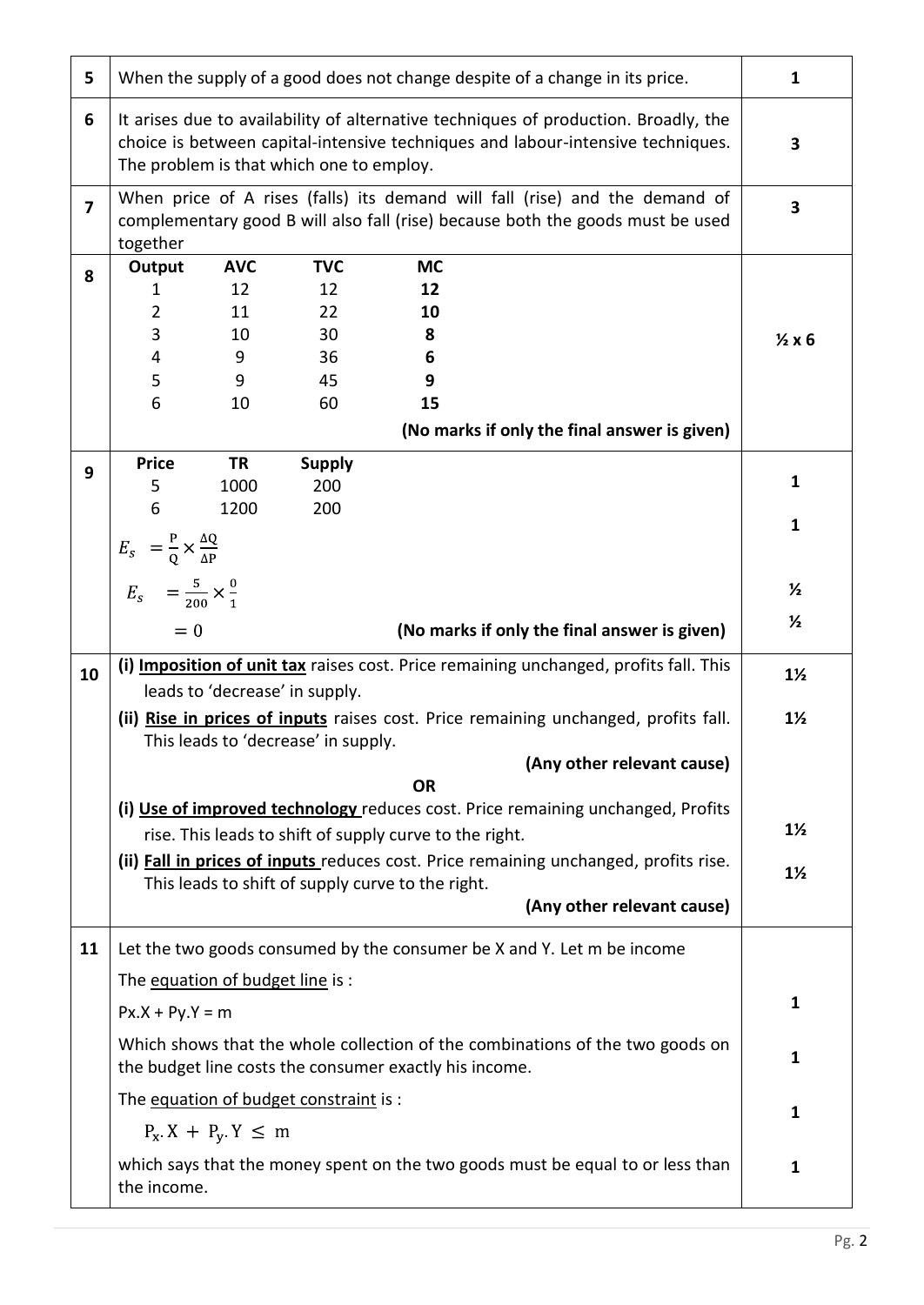| 12 |                                                                                                                                                      |    |                                                   |                                                        |                                                                                    | $\mathbf{1}$   |                |
|----|------------------------------------------------------------------------------------------------------------------------------------------------------|----|---------------------------------------------------|--------------------------------------------------------|------------------------------------------------------------------------------------|----------------|----------------|
|    | $E_d$ = $\frac{P}{Q} \times \frac{\Delta Q}{\Delta P}$<br>-0.5 = $\frac{20}{300} \times \frac{30}{\Delta P}$                                         |    |                                                   |                                                        |                                                                                    | $1\frac{1}{2}$ |                |
|    | $=-4$                                                                                                                                                |    |                                                   |                                                        |                                                                                    |                | $\frac{1}{2}$  |
|    |                                                                                                                                                      |    | Price will be $P + \Delta P = 20 + (-4) =$ Rs. 16 |                                                        |                                                                                    |                | $\mathbf{1}$   |
|    |                                                                                                                                                      |    |                                                   |                                                        | (No marks if only the final answer is given)                                       |                |                |
| 13 |                                                                                                                                                      |    |                                                   |                                                        |                                                                                    |                | $\mathbf{1}$   |
|    |                                                                                                                                                      |    |                                                   | Market for a good in which there is only one producer. |                                                                                    |                |                |
|    | (1) Single seller / Producer of the product.<br>Features:<br>(2) No close substitutes of the product.<br>(3) Restrictions on entry of new firms.     |    |                                                   |                                                        |                                                                                    |                | 3              |
| 14 | Output                                                                                                                                               | TR | TC                                                | <b>MR</b>                                              | <b>MC</b>                                                                          |                |                |
|    | 1                                                                                                                                                    | 12 | 14                                                | 12                                                     | 14                                                                                 |                |                |
|    | 2                                                                                                                                                    | 24 | 26                                                | 12                                                     | 12                                                                                 |                |                |
|    | 3                                                                                                                                                    | 36 | 36                                                | 12                                                     | 10                                                                                 |                |                |
|    | 4                                                                                                                                                    | 48 | 48                                                | 12                                                     | 12                                                                                 |                |                |
|    | 5                                                                                                                                                    | 60 | 62                                                | 12                                                     | 14                                                                                 |                | $\overline{2}$ |
|    |                                                                                                                                                      |    | The equilibrium is at 4 units of output.          |                                                        |                                                                                    |                | 2              |
|    | (1) At this output MC= MR.<br><b>Reasons:</b>                                                                                                        |    |                                                   |                                                        |                                                                                    |                | 1              |
|    |                                                                                                                                                      |    |                                                   | (2) MC > MR after equilibrium output.                  |                                                                                    |                | 1              |
| 15 | (1) It is downward sloping :                                                                                                                         |    |                                                   |                                                        |                                                                                    |                | $\mathbf{1}$   |
|    | Because if the consumer gets more of one good, the consumer must give up<br>some quantity of the other good, to remain on the same level of utility. |    |                                                   |                                                        |                                                                                    |                |                |
|    |                                                                                                                                                      |    | (2) It is convex towards the origin :             |                                                        |                                                                                    |                | 1              |
|    |                                                                                                                                                      |    | of the law of diminishing marginal utility.       |                                                        | Because MRS falls as consumer moves along the curve downwards. It is because       |                | 1              |
|    |                                                                                                                                                      |    | (3) IC to the right denotes higher utility:       |                                                        |                                                                                    |                | 1              |
|    |                                                                                                                                                      |    |                                                   |                                                        | <b>Because</b> IC to the right has higher quantity of the two goods. By assumption |                | 1              |
|    | more goods means more utility.                                                                                                                       |    |                                                   |                                                        |                                                                                    |                |                |
|    |                                                                                                                                                      |    |                                                   | <b>OR</b>                                              |                                                                                    |                |                |
|    |                                                                                                                                                      |    |                                                   |                                                        | Conditions: (Assuming that the consumer consume only two goods X and Y)            |                |                |
|    | (1) Ratio of marginal utility to price in case of each good must be the same.<br>OR $\frac{MUx}{Px} = \frac{MUy}{Py}$                                |    |                                                   |                                                        |                                                                                    |                |                |
|    | <b>Because</b> . Suppose $\frac{MUx}{Px} > \frac{MUy}{Py}$ the consumer will buy more of X by diverting                                              |    |                                                   |                                                        |                                                                                    |                |                |
|    | expenditure from Y. As a result, $MUx$ will fall and $MUy$ will rise till $\frac{MUx}{Px} = \frac{MUy}{Py}$                                          |    |                                                   |                                                        |                                                                                    |                |                |
|    | (2) Marginal utility falls as more of a good is consumed                                                                                             |    |                                                   |                                                        |                                                                                    |                | 1              |
|    | <b>because</b> unless it happens the consumer will not reach equilibrium.                                                                            |    |                                                   |                                                        |                                                                                    |                | 1              |
|    |                                                                                                                                                      |    |                                                   |                                                        |                                                                                    |                |                |
|    |                                                                                                                                                      |    |                                                   |                                                        |                                                                                    |                |                |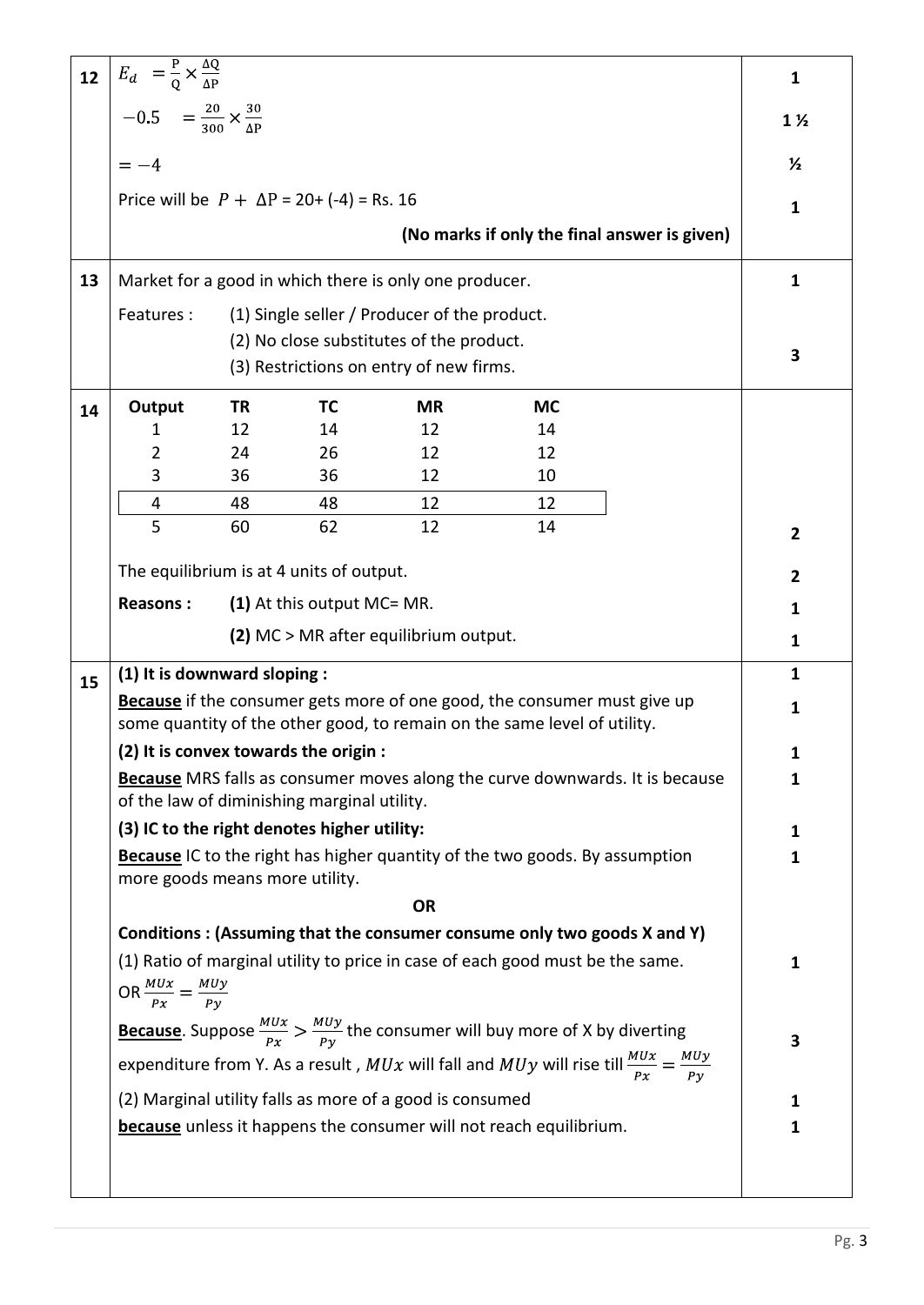| 16                                                                                                                                   |                                                                                                                                                                 |                                                                                                                                                                                                                                                                                  |  |  |  |  |
|--------------------------------------------------------------------------------------------------------------------------------------|-----------------------------------------------------------------------------------------------------------------------------------------------------------------|----------------------------------------------------------------------------------------------------------------------------------------------------------------------------------------------------------------------------------------------------------------------------------|--|--|--|--|
| Đ                                                                                                                                    |                                                                                                                                                                 |                                                                                                                                                                                                                                                                                  |  |  |  |  |
|                                                                                                                                      |                                                                                                                                                                 |                                                                                                                                                                                                                                                                                  |  |  |  |  |
| Price                                                                                                                                |                                                                                                                                                                 |                                                                                                                                                                                                                                                                                  |  |  |  |  |
|                                                                                                                                      |                                                                                                                                                                 |                                                                                                                                                                                                                                                                                  |  |  |  |  |
|                                                                                                                                      |                                                                                                                                                                 | $\overline{2}$                                                                                                                                                                                                                                                                   |  |  |  |  |
|                                                                                                                                      |                                                                                                                                                                 |                                                                                                                                                                                                                                                                                  |  |  |  |  |
| o<br>Q                                                                                                                               |                                                                                                                                                                 |                                                                                                                                                                                                                                                                                  |  |  |  |  |
|                                                                                                                                      |                                                                                                                                                                 |                                                                                                                                                                                                                                                                                  |  |  |  |  |
| take place are :                                                                                                                     |                                                                                                                                                                 |                                                                                                                                                                                                                                                                                  |  |  |  |  |
| There is excess demand equal to AB leading to competition among the                                                                  |                                                                                                                                                                 |                                                                                                                                                                                                                                                                                  |  |  |  |  |
|                                                                                                                                      |                                                                                                                                                                 | 4                                                                                                                                                                                                                                                                                |  |  |  |  |
|                                                                                                                                      |                                                                                                                                                                 |                                                                                                                                                                                                                                                                                  |  |  |  |  |
| reached at OP.                                                                                                                       |                                                                                                                                                                 |                                                                                                                                                                                                                                                                                  |  |  |  |  |
| <b>For the blind Candidates</b>                                                                                                      |                                                                                                                                                                 |                                                                                                                                                                                                                                                                                  |  |  |  |  |
| Px<br>Dx<br><b>Sx</b>                                                                                                                |                                                                                                                                                                 |                                                                                                                                                                                                                                                                                  |  |  |  |  |
| $\overline{2}$<br>$\mathbf{1}$<br>10                                                                                                 |                                                                                                                                                                 |                                                                                                                                                                                                                                                                                  |  |  |  |  |
|                                                                                                                                      |                                                                                                                                                                 |                                                                                                                                                                                                                                                                                  |  |  |  |  |
| 8<br>4<br>4                                                                                                                          |                                                                                                                                                                 |                                                                                                                                                                                                                                                                                  |  |  |  |  |
|                                                                                                                                      |                                                                                                                                                                 |                                                                                                                                                                                                                                                                                  |  |  |  |  |
|                                                                                                                                      |                                                                                                                                                                 | 2<br>4                                                                                                                                                                                                                                                                           |  |  |  |  |
|                                                                                                                                      |                                                                                                                                                                 |                                                                                                                                                                                                                                                                                  |  |  |  |  |
|                                                                                                                                      |                                                                                                                                                                 |                                                                                                                                                                                                                                                                                  |  |  |  |  |
| 17<br>Fall in the value of a capital good due to normal wear and tear and foreseen<br>obsolescence, during its use in production.    |                                                                                                                                                                 |                                                                                                                                                                                                                                                                                  |  |  |  |  |
| 18<br>Value of final goods and services produced within the domestic (economic)<br>territory of a country.                           |                                                                                                                                                                 |                                                                                                                                                                                                                                                                                  |  |  |  |  |
| Bank rate is the rate at which central bank gives loans to the commercial banks.                                                     |                                                                                                                                                                 |                                                                                                                                                                                                                                                                                  |  |  |  |  |
| A tax is a legally compulsory payment made by the people to the government.                                                          |                                                                                                                                                                 |                                                                                                                                                                                                                                                                                  |  |  |  |  |
| 21<br>Salaries of Government employees, Interest payment etc.                                                                        |                                                                                                                                                                 |                                                                                                                                                                                                                                                                                  |  |  |  |  |
| <b>Nominal GDP</b> is the GDP valued at current year prices thus including changes in<br>22<br>both prices and volume of production. |                                                                                                                                                                 |                                                                                                                                                                                                                                                                                  |  |  |  |  |
|                                                                                                                                      |                                                                                                                                                                 |                                                                                                                                                                                                                                                                                  |  |  |  |  |
| 19<br>20                                                                                                                             | ρ<br>$P_{I}$<br>buyers.<br>supply starts rising.<br>Schedule<br>$\overline{2}$<br>8<br>4<br>3<br>6<br>6<br>Or any other schedule<br>Explanation of the schedule | · Cluantity<br>Given equilibrium price OP, suppose market price is $OP_1$ , the changes that will<br>This raises market price, as a result of which demand starts falling while<br>These changes stop when $D = S$ at point E and the equilibrium price is<br><b>SECTION - B</b> |  |  |  |  |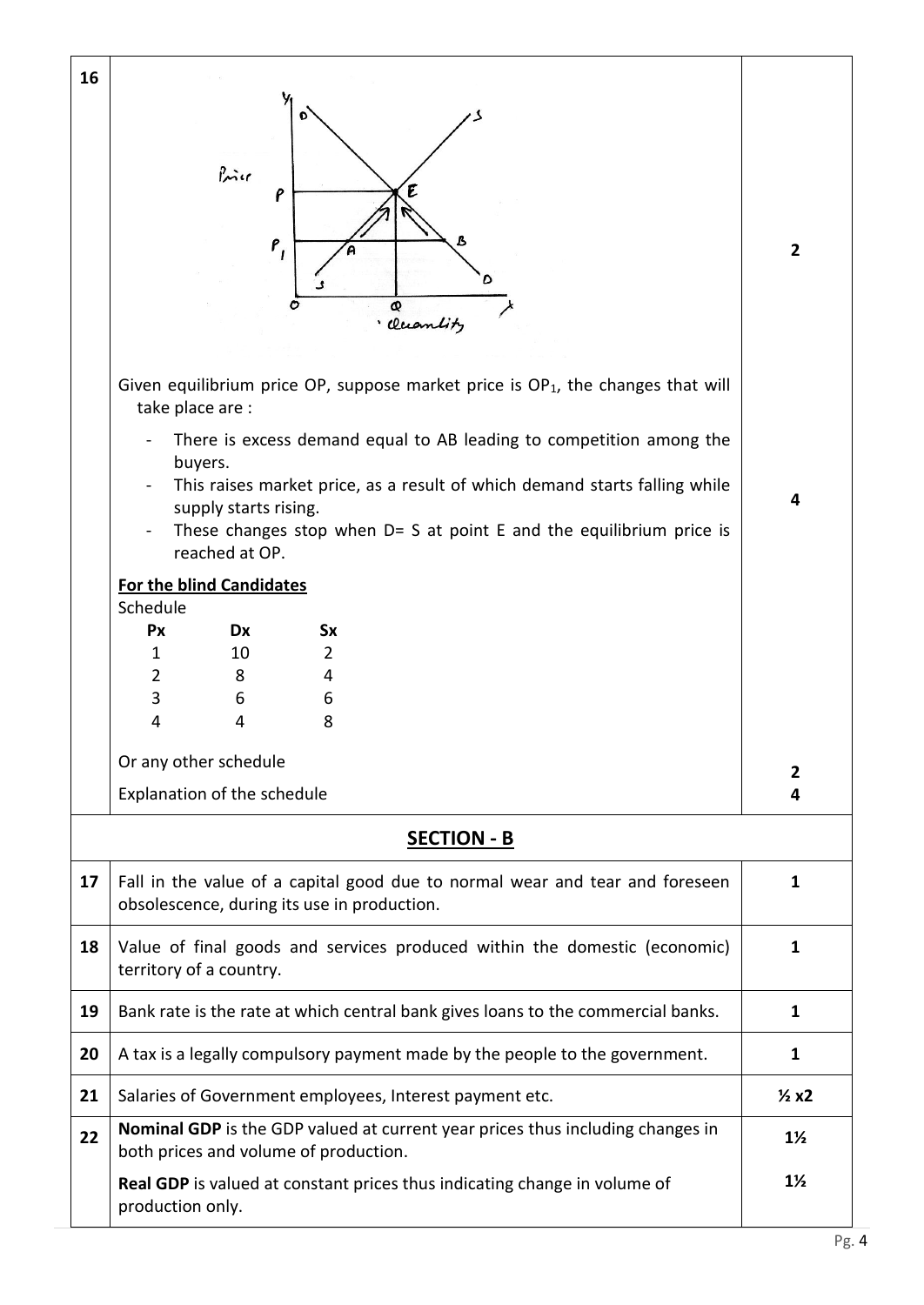| 23 | Money as a unit of account means a standard unit for quoting prices or<br>borrowing and lending activities etc. This function makes possible keeping of<br>business accounts thus facilitating trade. It has also led to the emergence of<br>the banking system.                                                                                                                   | 3              |  |  |  |  |  |
|----|------------------------------------------------------------------------------------------------------------------------------------------------------------------------------------------------------------------------------------------------------------------------------------------------------------------------------------------------------------------------------------|----------------|--|--|--|--|--|
|    | <b>OR</b>                                                                                                                                                                                                                                                                                                                                                                          |                |  |  |  |  |  |
|    | Commercial banks are required to keep a certain minimum percentage of<br>deposits as cash reserve with the central bank. Central bank uses these<br>reserves to meet emergency requirements of the commercial banks. It is called<br>bankers' bank function of the central bank.                                                                                                   | 3              |  |  |  |  |  |
| 24 | Ratio of MPC and MPS is 2:1                                                                                                                                                                                                                                                                                                                                                        |                |  |  |  |  |  |
|    | So MPC is $\frac{2}{3}$ and MPS is $\frac{1}{3}$                                                                                                                                                                                                                                                                                                                                   | 3              |  |  |  |  |  |
|    | Multiplier = $\frac{1}{MPS}$ = 3 Or = $\frac{1}{1-MPC}$ = $\frac{1}{1-\frac{2}{3}}$ = 3                                                                                                                                                                                                                                                                                            |                |  |  |  |  |  |
|    | (No marks if only the final answer is given)                                                                                                                                                                                                                                                                                                                                       |                |  |  |  |  |  |
| 25 | When planned spending > planned output there will depletion of stocks with the<br>producers below the desired level. To bring it back to the desired level, the<br>producers will produce more till it becomes equal to planned spending.                                                                                                                                          | 3              |  |  |  |  |  |
| 26 | Difference between the value of exports of goods and imports of goods is<br><b>balance of trade</b> . Whereas the difference between receipts and payments on<br>account of exports of goods and imports of goods, services and net transfer<br>receipts, give us the <b>balance on current account</b> .                                                                          | 3              |  |  |  |  |  |
| 27 | $NVA_{FC} = (i) + (ii) - (iii) - (iv) - (vi)$                                                                                                                                                                                                                                                                                                                                      | $\overline{2}$ |  |  |  |  |  |
|    | $= 400 + (-20) - 200 - 40 - 30$                                                                                                                                                                                                                                                                                                                                                    | $1\frac{1}{2}$ |  |  |  |  |  |
|    | $= Rs 110$ lakh                                                                                                                                                                                                                                                                                                                                                                    | $\frac{1}{2}$  |  |  |  |  |  |
|    | (No marks if only the final answer is given)                                                                                                                                                                                                                                                                                                                                       |                |  |  |  |  |  |
|    | <b>OR</b>                                                                                                                                                                                                                                                                                                                                                                          |                |  |  |  |  |  |
|    | GDP is not necessarily the true index of economic welfare of the people. The<br>main reasons are :<br>(1) Many non-monetary exchanges left out of GDP do contribute to welfare like<br>mother cooking food, etc but are not included.<br>(2) GDP does not take into account changes in inequalities in the distribution of                                                         |                |  |  |  |  |  |
|    | income.<br>(3) GDP does not take into account externalities, positive or negative.                                                                                                                                                                                                                                                                                                 | 2x2            |  |  |  |  |  |
|    | (4) Any other<br>(Any Two)                                                                                                                                                                                                                                                                                                                                                         |                |  |  |  |  |  |
| 28 | Bank rate is the rate of interest at which the central bank lends money to the<br>commercial banks. Suppose the central bank raises bank rate, it makes<br>borrowings by the commercial banks costly. This forces the commercial banks to<br>raise their lending rates. It makes borrowings by the people costly. People<br>borrow less and credit creation is adversely affected. | 4              |  |  |  |  |  |
|    | (Opposite happens when bank rate is reduced)                                                                                                                                                                                                                                                                                                                                       |                |  |  |  |  |  |